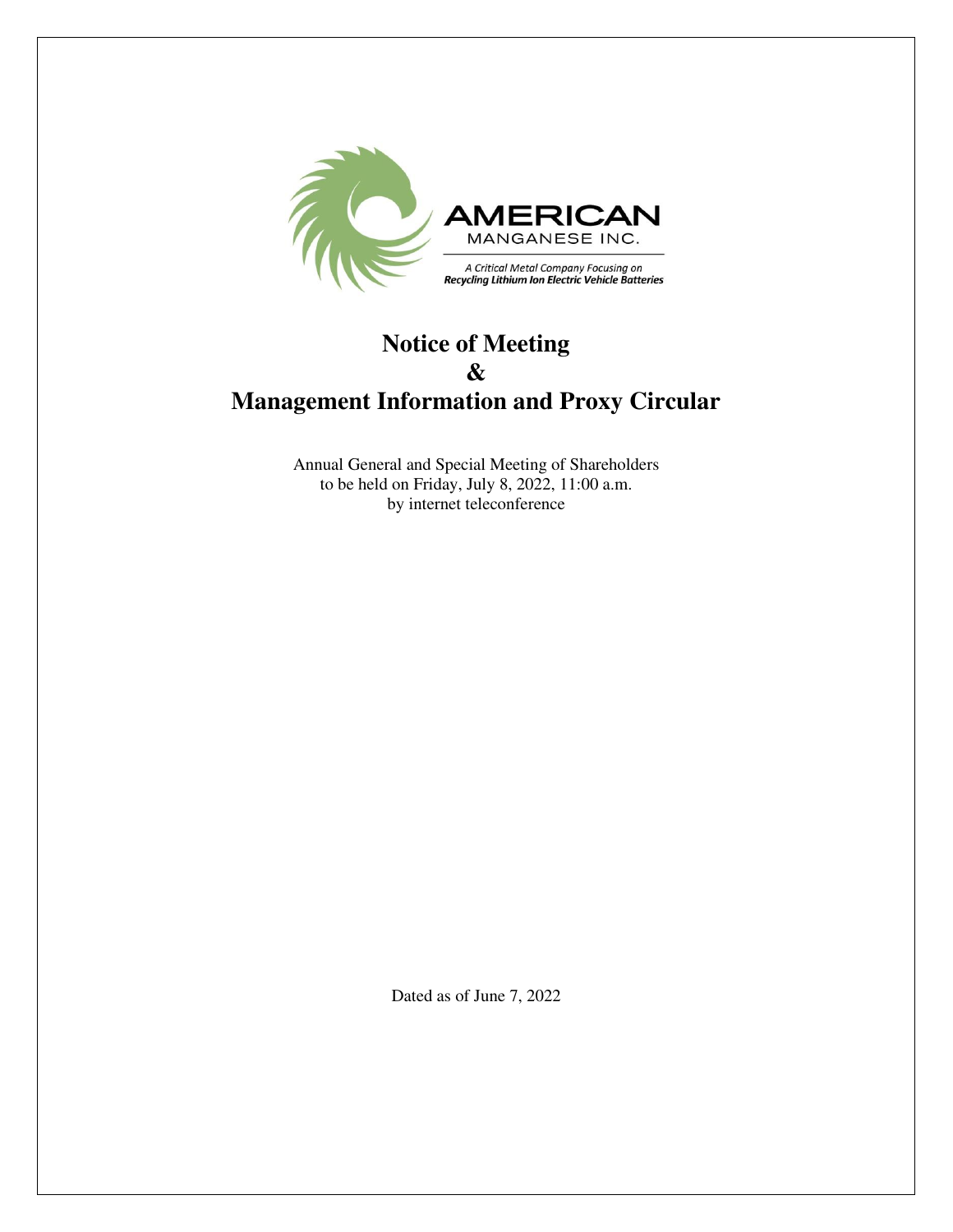# American Manganese Inc. #2-17942 55th Avenue Surrey, BC V3S 6C8

# **NOTICE OF MEETING**

NOTICE IS HEREBY GIVEN that the annual general and special meeting (the "Meeting") of the shareholders of American Manganese Inc. (the "Company") will be held on **July 8, 2022 at 11:00 a.m. (Vancouver time)** for the following purposes:

- 1. To receive and consider the financial statements of the Company and the auditor's report thereon for the fiscal year ended July 31, 2021;
- 2. To fix the number of directors at five (5);
- 3. To elect the directors to hold office until the next annual meeting of shareholders;
- 4. To appoint DeVisser Gray LLP as independent auditors of the Company for the next fiscal year, and to authorize the Directors to fix their remuneration; and
- 5. To change the Company's name to RecycLiCo Battery Materials Inc.

Accompanying this Notice of Meeting are a Management Information and Proxy Circular, Proxy Form and a Financial Statement Request Form.

Due to health and safety concerns related to the COVID-19 pandemic, the Meeting will be held via a Zoom teleconference this year. Shareholders and duly appointed proxyholders can register for the Meeting by visiting:

# <https://shorturl.at/pJK17>

After registering, you will receive a confirmation email containing instructions on how to join the Meeting.

A shareholder entitled to vote is entitled to appoint a proxyholder to vote in his or her stead, and to attend the Meeting. If you are unable to attend the Meeting, or any adjournment thereof, in person, please date, execute, and return the enclosed form of proxy in accordance with the instructions set out in the notes to the proxy and any accompanying information from your intermediary.

DATED at Surrey, British Columbia on June 7, 2022

# BY ORDER OF THE BOARD OF DIRECTORS

*"Larry W. Reaugh"*

Larry W. Reaugh Director, President and Chief Executive Officer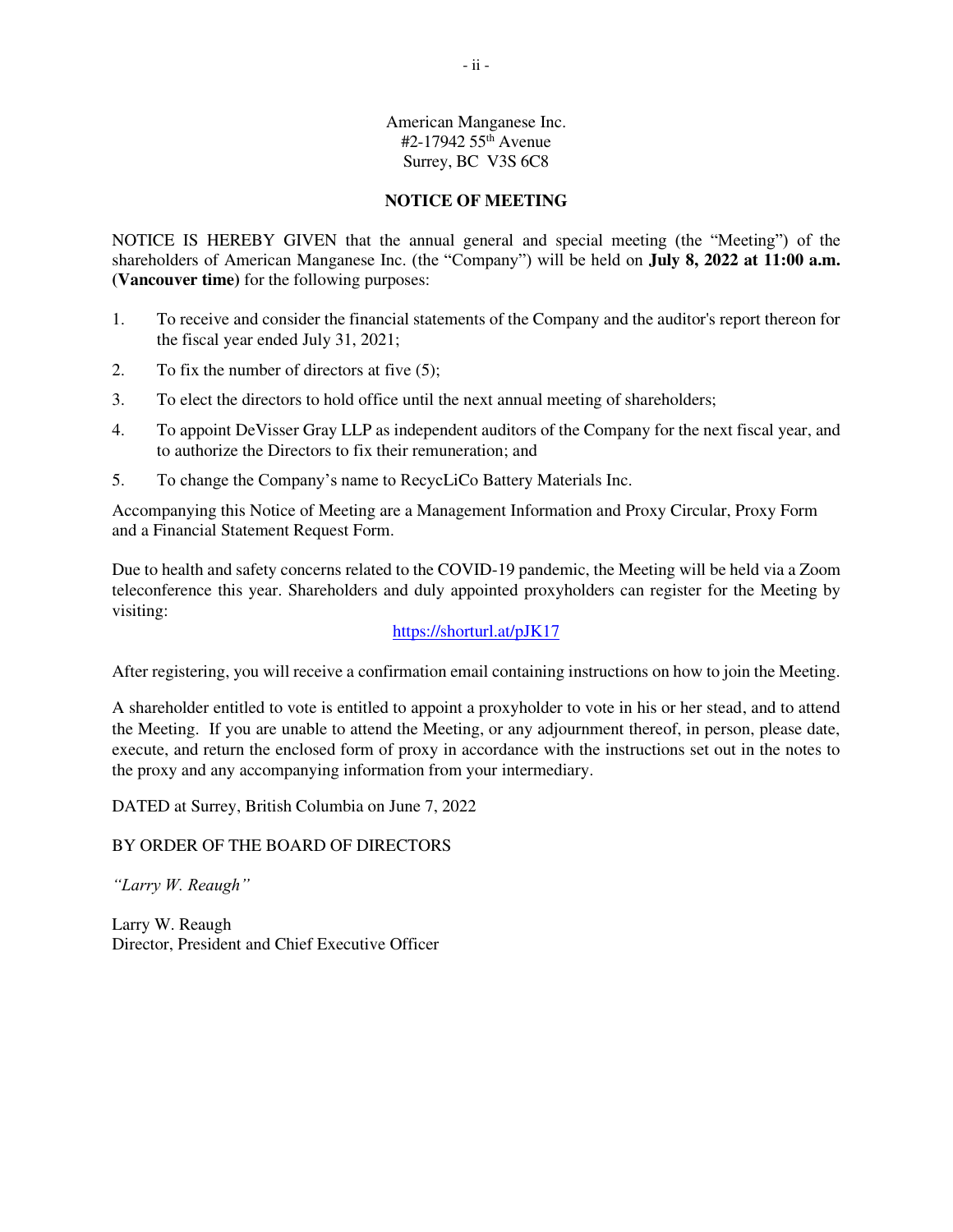# **MANAGEMENT INFORMATION AND PROXY CIRCULAR**

This management information and proxy circular (the "Information Circular") is furnished in connection with the solicitation of proxies by management of American Manganese Inc. (the "Company") for use at the annual general and special meeting of shareholders (the "Meeting") of the Company to be held at 11:00am (PST), on Friday, July 8, 2022, and any adjournment thereof, for the purposes set forth in the accompanying notice of meeting (the "Notice").

Due to health and safety concerns related to the COVID-19 pandemic, the Meeting will be held via a Zoom teleconference this year. Shareholders and duly appointed proxyholders can register for the Meeting by visiting:

#### <https://shorturl.at/pJK17>

After registering, you will receive a confirmation email containing instructions on how to join the Meeting.

The Company reserves the right to take any additional precautionary measures it deems appropriate for the Meeting in order to protect the health and safety interests of its management and shareholders, including changing the Meeting date, time, location and/or means of holding the Meeting. Such changes will be announced by way of press release. Shareholders are advised to monitor the Company's website at www.amymn.com or SEDAR for filings of press releases announcing such changes. The Company does not intend to prepare an amended Information Circular with respect to any changes to the Meeting format.

Unless otherwise indicated, the information contained in this Information Circular is given as at June 7, 2022 and all currency figures are in Canadian dollars. The head office of the Company is located at Unit 2, 17942 55th Avenue, Surrey, British Columbia, V3S 6C8 and its telephone number is 778-574-4444.

# **PARTICULARS OF MATTERS TO BE ACTED UPON**

### **A. Election of Directors**

The term of office of each present Director expires at the Meeting. Management does not contemplate that any of the nominees will be unable to serve as a Director. Management of the Company proposes to nominate the persons named in the following table for election to the board of Directors (the "Board") until the next annual shareholder meeting or until their successors are elected or appointed, unless their office is earlier vacated in accordance with the *Business Corporations Act* (British Columbia). Unless otherwise instructed, the enclosed form of proxy will be voted "FOR" the nominees listed below.

Information concerning the nominees, as furnished by them individually, is set forth below.

| <b>Name, Province and</b><br><b>Country of Residence and</b><br><b>Current Position with the</b><br>Company | <b>Director Since</b> | <b>Shares Beneficially Owned,</b><br>Directly or Indirectly, or<br><b>Over Which Control or</b><br>Direction is Exercised <sup>(2)</sup> | <b>Principal Occupation for the</b><br><b>Past Five Years</b> |
|-------------------------------------------------------------------------------------------------------------|-----------------------|------------------------------------------------------------------------------------------------------------------------------------------|---------------------------------------------------------------|
| Larry W. Reaugh<br>British Columbia, Canada<br>Director, President and CEO                                  | February 13, 1998     | 4,376,407                                                                                                                                | Director, President and CEO of the<br>Company since Feb. 1998 |
| Andris Kikauka $^{(1)}$<br>British Columbia, Canada<br>Director                                             | June 22, 1993         | 226,500                                                                                                                                  | Geologist, Geo-Facts Specialists                              |
| Edward F. Skoda $^{(1)}$<br>Jalisco, Mexico<br>Director                                                     | April 4, 2013         | 3,450,000                                                                                                                                | Retired mining contractor and project<br>manager              |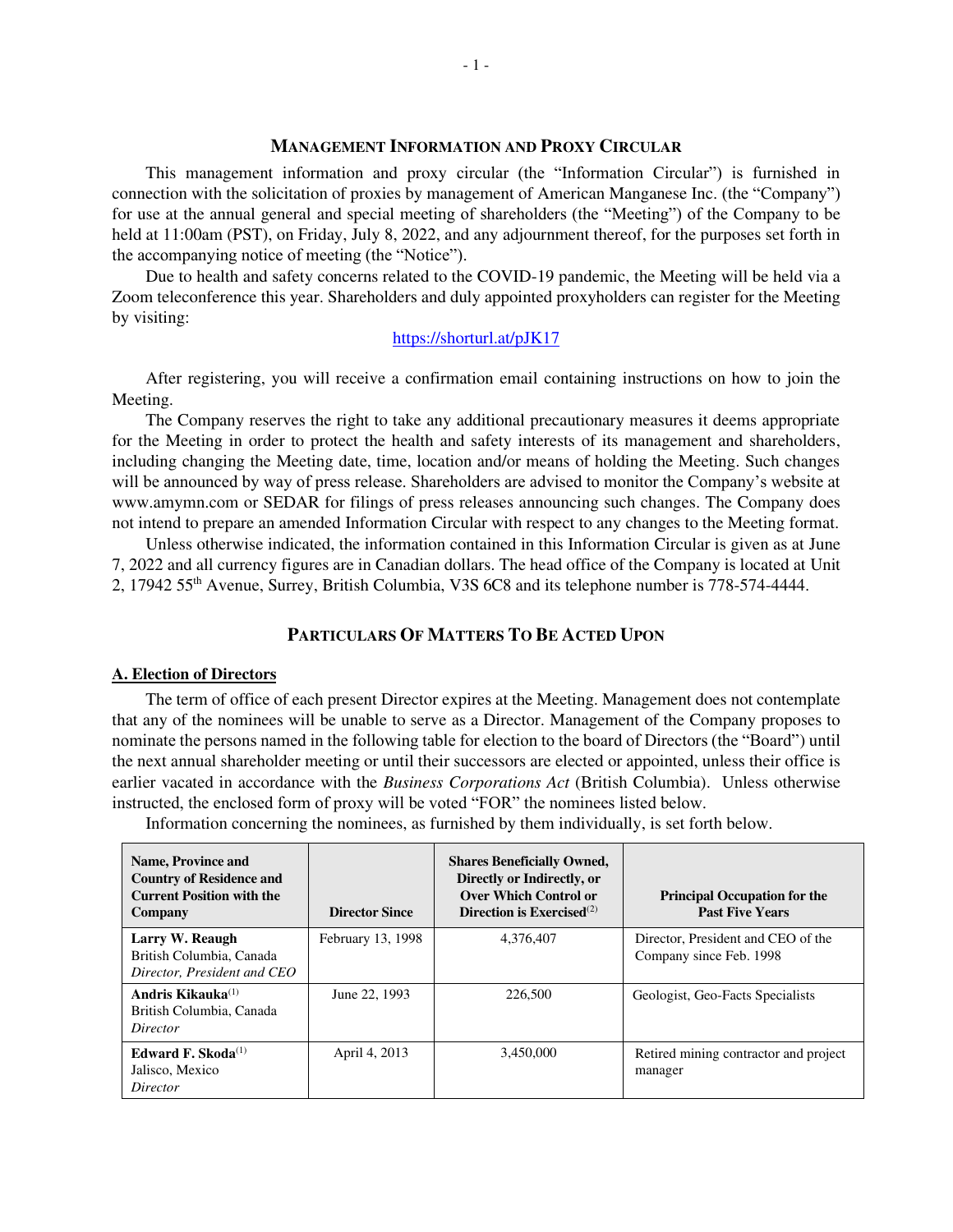| <b>Name, Province and</b><br><b>Country of Residence and</b><br><b>Current Position with the</b><br>Company | <b>Director Since</b> | <b>Shares Beneficially Owned,</b><br>Directly or Indirectly, or<br><b>Over Which Control or</b><br>Direction is Exercised $^{(2)}$ | <b>Principal Occupation for the</b><br><b>Past Five Years</b> |
|-------------------------------------------------------------------------------------------------------------|-----------------------|------------------------------------------------------------------------------------------------------------------------------------|---------------------------------------------------------------|
| Zarko Meseldzija<br>British Columbia, Canada<br>Director, CTO                                               | March 25, 2020        | Nil                                                                                                                                | CTO with the Company since Mar.<br>2018                       |
| Paul Hildebrand $^{(1)}$<br>British Columbia, Canada<br><i>Director</i>                                     | October 22, 2021      | 40,000                                                                                                                             | Lawyer                                                        |

Notes:

(1) Denotes member of the Audit Committee.

(2) These amounts do not include stock options which are disclosed under "Stock Option Plan".

Except as disclosed below, none of the nominees proposed to be Director is or, within the 10 years before the date hereof, has been:

- a) a director or executive officer of any company (including the Company) that:
	- i) while that person was acting in that capacity or after the person ceased to be a director or executive officer but which resulted from an event that occurred while that person was acting in the capacity, was subject to an order; or
	- ii) while that person was acting in that capacity or within a year of that person ceasing to act in that capacity, became bankrupt, made a proposal under any legislation relating to bankruptcy or insolvency or was subject to or instituted any proceedings, arrangement or compromise with creditors or had a receiver, receiver manager or trustee appointed to hold its assets;
- b) bankrupt, made a proposal under any legislation relating to bankruptcy or insolvency, or become subject to or instituted any proceedings, arrangement or compromise with creditors, or had a receiver, receiver manager or trustee appointed to hold the assets of the nominee;
- c) subject to any penalties or sanctions imposed by a court relating to securities legislation or by a securities regulatory authority or has entered into a settlement agreement with a securities regulatory authority; or
- d) subject to any other penalties or sanctions imposed by a court or regulatory body that would likely be considered important to a reasonable security holder in deciding whether to vote for a proposed director.

All of the Company's current directors, except for Zarko Meseldzija and Paul Hildebrand, were directors of the Company when it was issued a cease trade order on July 6, 2016 by the British Columbia Securities Commission, the Alberta Securities Commission and the Ontario Securities Commission. The cease trade orders were revoked on July 18, 2016 by all of the respective securities commissions.

# **B. Appointment of Auditor**

Unless otherwise instructed, the proxies given pursuant to this solicitation will be voted for the approval for the appointment of DeVisser Gray LLP as the auditor of the Company until the close of the next annual meeting of shareholders or until a successor is appointed, and to authorize the Directors to fix the auditor's remuneration. DeVisser Gray LLP was first appointed as the auditor of the Company on October 28, 2014.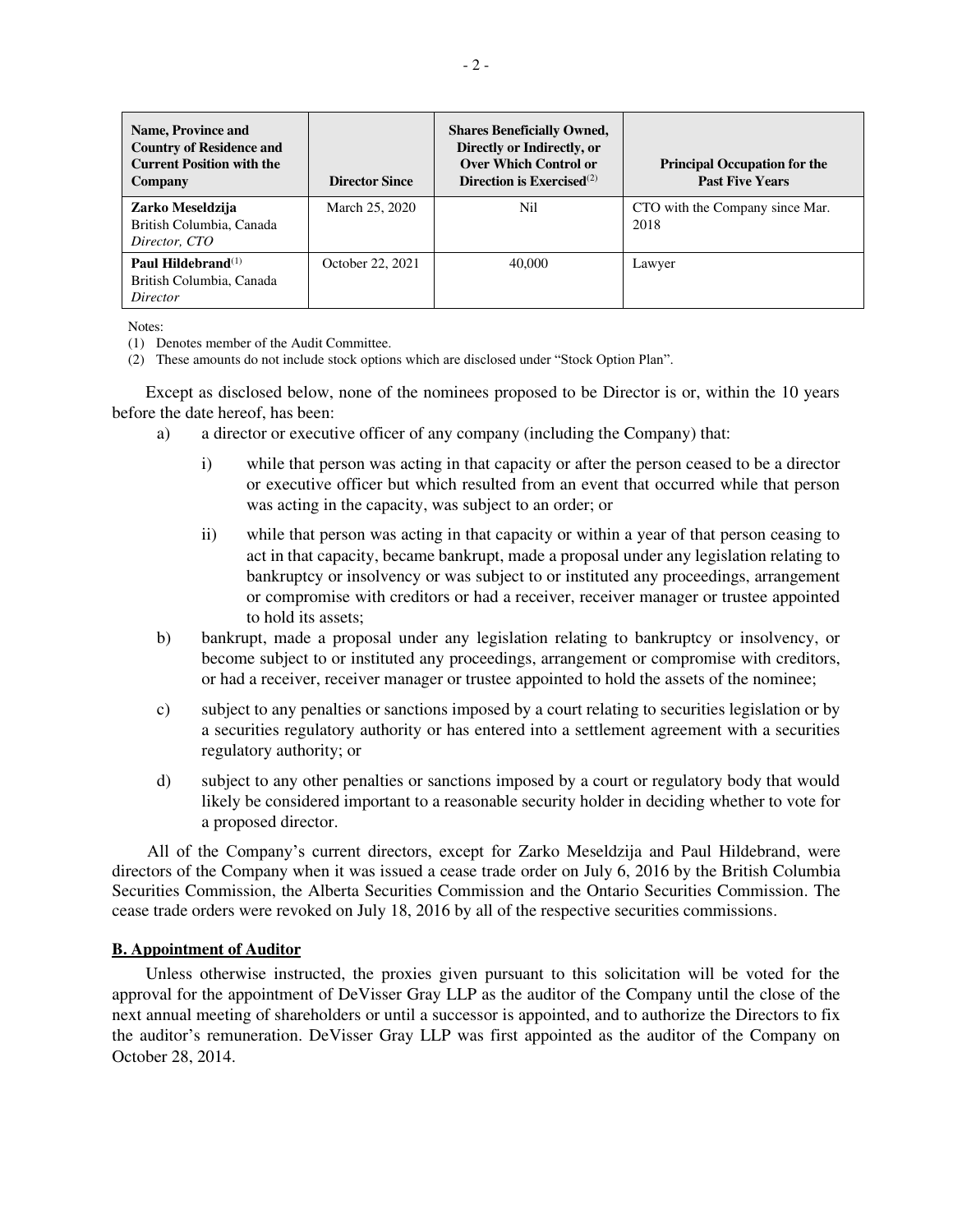### *Fees Paid to Auditor*

The aggregates fees paid by the Company to its auditor in each of the last two fiscal years are as follows:

|                    | <b>FY2021</b> | <b>FY2020</b> |
|--------------------|---------------|---------------|
| Audit fees         | \$21,400      | \$23,500      |
| Audit related fees | n/a           | n/a           |
| Tax fees           | \$1,500       | \$1,500       |
| All other fees     | n/a           |               |

# **C. Name Change**

Shareholders will be asked at the Meeting to approve changing the Company's name to "RecycLiCo Battery Materials Inc.". Management is of the view that the new name better reflects the business of the Company. The ticker symbol for the Company's stock will remain being "AMY".

Although shareholder approval of the name change is being sought at the Meeting, such name change would only become effective at a date in the future to be determined by the Board when it considers it to be in the best interests of Company to do so. The name change is subject to certain regulatory approvals, including the acceptance by TSX Venture Exchange and the approvals required under the *Business Corporations Act* ("BCA"). The Board may in its sole discretion determine not to implement the name change at any time after the Meeting and after receipt of necessary regulatory approvals, but without further notice to or action on the part of shareholders. The name change will become effective on the date the Notice of Alteration becomes effective under the BCA.

Shareholders will not be required to surrender or exchange any certificates representing securities of the Company that they currently hold, after the name change is effective. At the Meeting, shareholders will be asked to consider and, if deemed advisable, approve the following ordinary resolution:

# "BE IT RESOLVED that:

- 1. Subject to acceptance of the Name Change (as defined below) by the applicable regulatory authorities, the Company is hereby authorized to amend its Articles, and to file a Notice of Alteration pursuant to the Business Corporations Act (British Columbia) to effect such amendment, in order to change the name of the Company from "American Manganese Inc." to "RecycLiCo Battery Materials Inc." (the "Name Change");
- 2. Notwithstanding the foregoing, the Company's directors may in their sole discretion determine at any time to proceed, not proceed or abandon the implementation of the Name Change at any time without further approval of the shareholders of the Company;
- 3. Any one director or officer of the Company is hereby authorized and directed to do all acts and things, to execute, under the common seal of the Company or otherwise, and to deliver all agreements, documents and instruments, to give all notices and to deliver, file and distribute all documents and information which such person determines to be necessary or desirable in connection with or to give effect to or carry out any of the foregoing resolutions."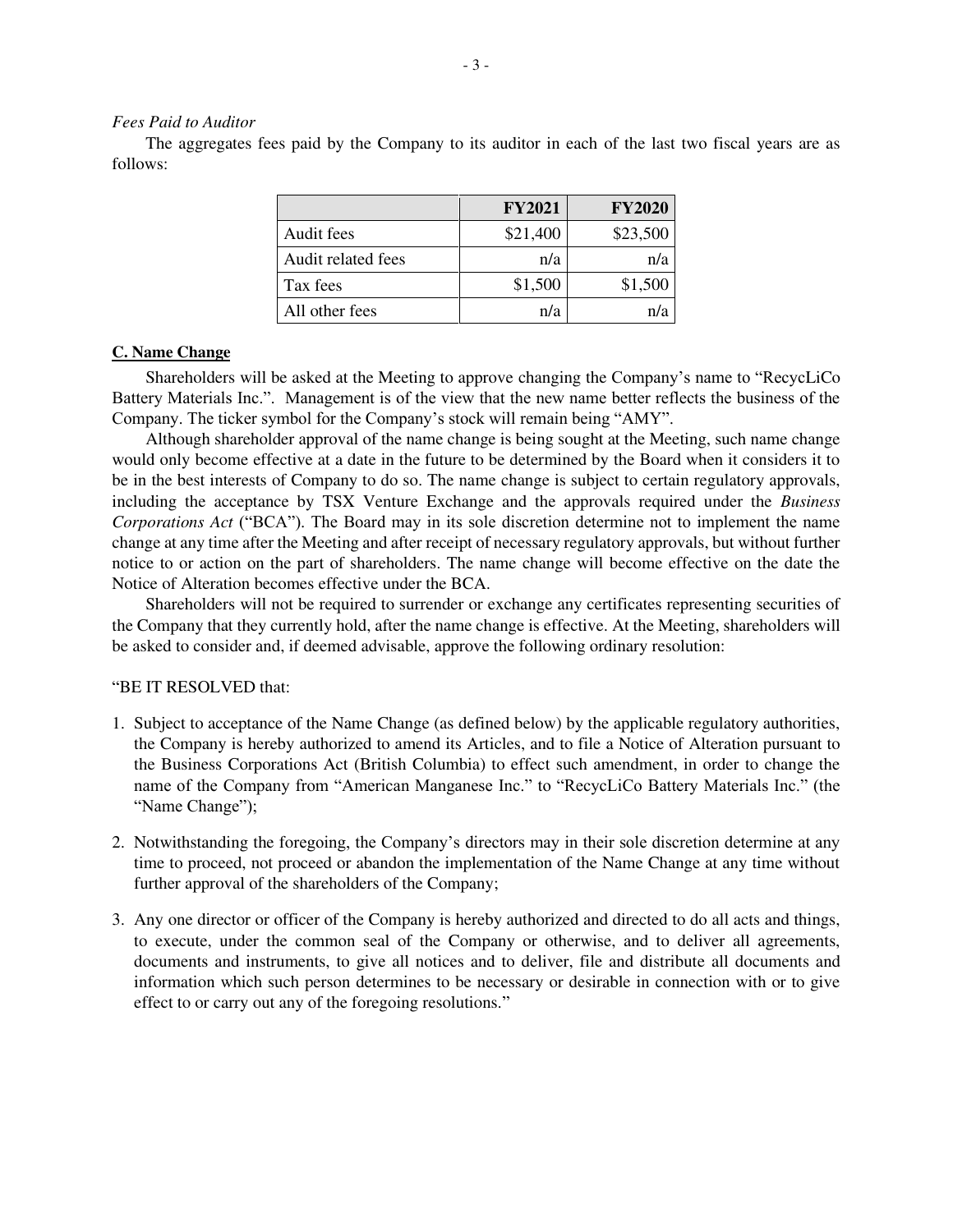# **GENERAL PROXY INFORMATION**

#### **Solicitation of Proxies**

All costs of solicitation by management will be borne by the Company. In addition to the solicitation of proxies by mail, directors, officers and employees may solicit proxies personally, by telephone or facsimile, but will not receive compensation for so doing.

#### **Appointment of Proxyholder**

The individuals named in the accompanying form of proxy (the "Proxy") are directors ("Directors") or officers ("Officers") of the Company and were designated by management of the Company (the "Management Proxyholder"). **A shareholder wishing to appoint some other person who need not be a shareholder to represent the shareholder at the Meeting has the right to do so, by striking out the names of those persons named in the accompanying form of Proxy and inserting such other person's name in the blank space provided in the form of Proxy or by completing another form of Proxy.**

Shareholders may wish to vote by Proxy whether or not they are able to attend the Meeting in person. Shareholders electing to submit a Proxy may do so by completing, dating and signing the enclosed form of Proxy and returning it to the Company's transfer agent, Endeavor Trust Corporation by fax at 604-559-8908 or by mail or hand delivery to Endeavor Trust Corporation, #702 - 777 Hornby Street, Vancouver, BC, V6Z 1S4.

A Proxy will not be valid unless the completed, dated and signed form of Proxy is received by Endeavor Trust Corporation not less than 48 hours (excluding Saturdays, Sundays and holidays) before the time of the Meeting, or any adjournment thereof.

### **Revocation of Proxy**

A shareholder who has given a Proxy may revoke it by an instrument in writing which is:

- a) executed by the shareholder or by the shareholder's attorney authorized in writing or, where the shareholder is a company, by a duly authorized officer or attorney of the company; and
- b) delivered to either:
	- i) Endeavor Trust Corporation, #702 777 Hornby Street, Vancouver, BC, V6Z 1S4 at any time up to and including the last business day preceding the day of the Meeting or any adjournment thereof, or
	- ii) the chairman of the Meeting on the day of the Meeting or any adjournment thereof.

Only registered shareholders have the right to revoke a Proxy. Non-registered holders who wish to change their vote must, at least seven days before the Meeting, arrange for their respective Intermediaries (as defined below) to revoke the Proxy on their behalf. A revocation of a Proxy does not affect any matter on which a vote has been taken prior to the revocation.

# **Exercise of Discretion by Proxyholders**

Shares represented by properly executed Proxies in favour of persons designated in the enclosed form of Proxy will, where a choice with respect to any matter to be acted upon has been specified in the form of Proxy, be voted in accordance with the specification made. In the absence of any such specification, the Proxy will be voted as recommended by Management. Where directions are given by the shareholder in respect of voting for or against any resolution, the proxyholder will do so in accordance with such direction.

The enclosed form of proxy, when properly signed, confers discretionary authority upon the person named therein as proxyholder with respect to amendments or variations to matters which may be properly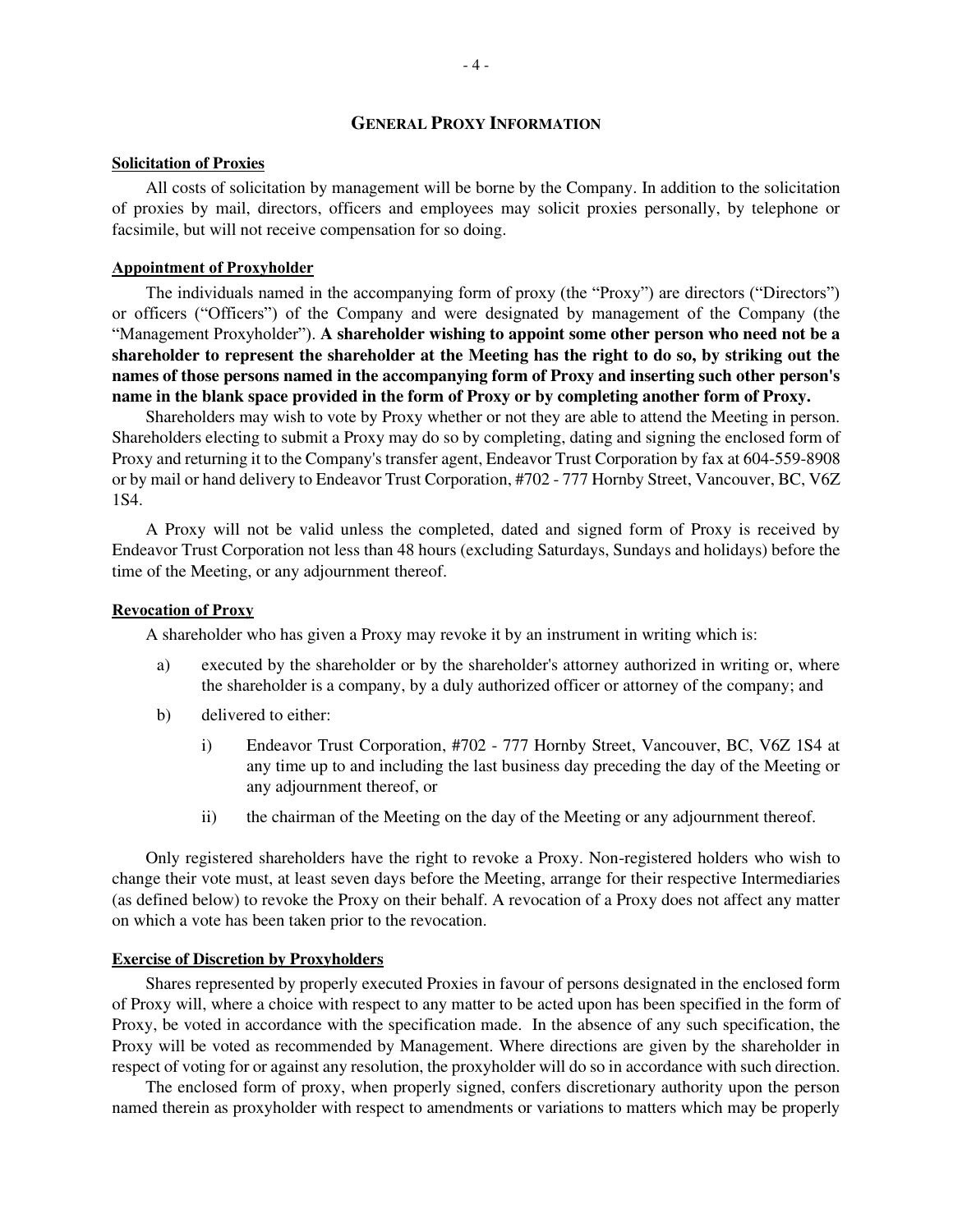brought before the Meeting. At the date of this Information Circular, management of the Corporation knows of no such amendments, variations or other matters to come before the Meeting. However, if any other matters, which are not now known to Management, should properly come before the Meeting, then the Management designees intend to vote in accordance with the judgment of Management.

### **Non-Registered Holders**

**Only registered shareholders or duly appointed proxyholders are permitted to vote at the Meeting**. Most shareholders of the Company are "non-registered" shareholders ("Non-Registered Holders") because the shares they own are not registered in their names but are instead registered in the name of (a) a brokerage firm, bank, trust company, trustee or administrator of self-administered RRSPs, RRIFs, RESPs and similar plans; or (b) a clearing agency such as CDS & Co. (any of the foregoing, an "Intermediary"). **If you are a Non-Registered Holder, your shares can only be voted by the Intermediary in accordance with instructions received from you**.

In accordance with securities regulatory policy, the Company has distributed copies of the Notice, this Information Circular and the Proxy (collectively, the "Meeting Materials") to the Intermediaries for distribution to Non-Registered Holders. Each Intermediary has its own form of proxy and mailing procedures. Therefore, **if you receive the Meeting Materials from an Intermediary, you should carefully review the voting instructions provided by your Intermediary to ensure that you direct the voting of your shares in accordance with those instructions**.

The majority of brokers now delegate responsibility for obtaining instructions from clients to Broadridge Investor Communications ("Broadridge"), who typically sends a voting instruction form ("VIF") to Non-Registered Shareholders requesting them to provide voting instructions. **Please note a Broadridge VIF cannot be used to vote directly at the Meeting. If you are a Non-Registered Shareholder with a Broadridge VIF, you must follow the procedures set out by Broadridge, well in advance of the Meeting, for voting directly at the Meeting**.

Non-Registered Shareholders who wish to attend the Meeting and indirectly vote as proxyholder for the registered shareholder should contact their Intermediary well in advance of the Meeting to determine the steps necessary to permit them to indirectly vote their Shares as a proxyholder.

### **VOTING SECURITIES AND PRINCIPAL HOLDERS OF VOTING SECURITIES**

The Company's authorized capital consists of an unlimited number of common shares without par value (the "Shares"). As at June 1, 2022 (the "Record Date"), there were 248,026,347 Shares issued and outstanding. Each share carries the right to one vote.

Any shareholder of record at the close of business on the Record Date who either personally attends the Meeting or who has completed and delivered a Proxy in the manner specified herein, subject to the provisions described above, shall be entitled to vote or to have such shareholder's shares voted at the Meeting.

To the best of the knowledge of the Directors or executive Officers, no persons beneficially owns, directly or indirectly, or exercised control or direction over, Shares carrying more than 10% of the voting rights attached to all outstanding Shares.

# **DIRECTOR AND NAMED EXECUTIVE OFFICER COMPENSATION**

# **Oversight and Determination of Compensation**

The Board as a whole has the responsibility of determining compensation for directors and senior management. The Board determines the compensation package for each NEO once a year, and due to the small size of the Company, the determination is based on the Directors' collective business experience and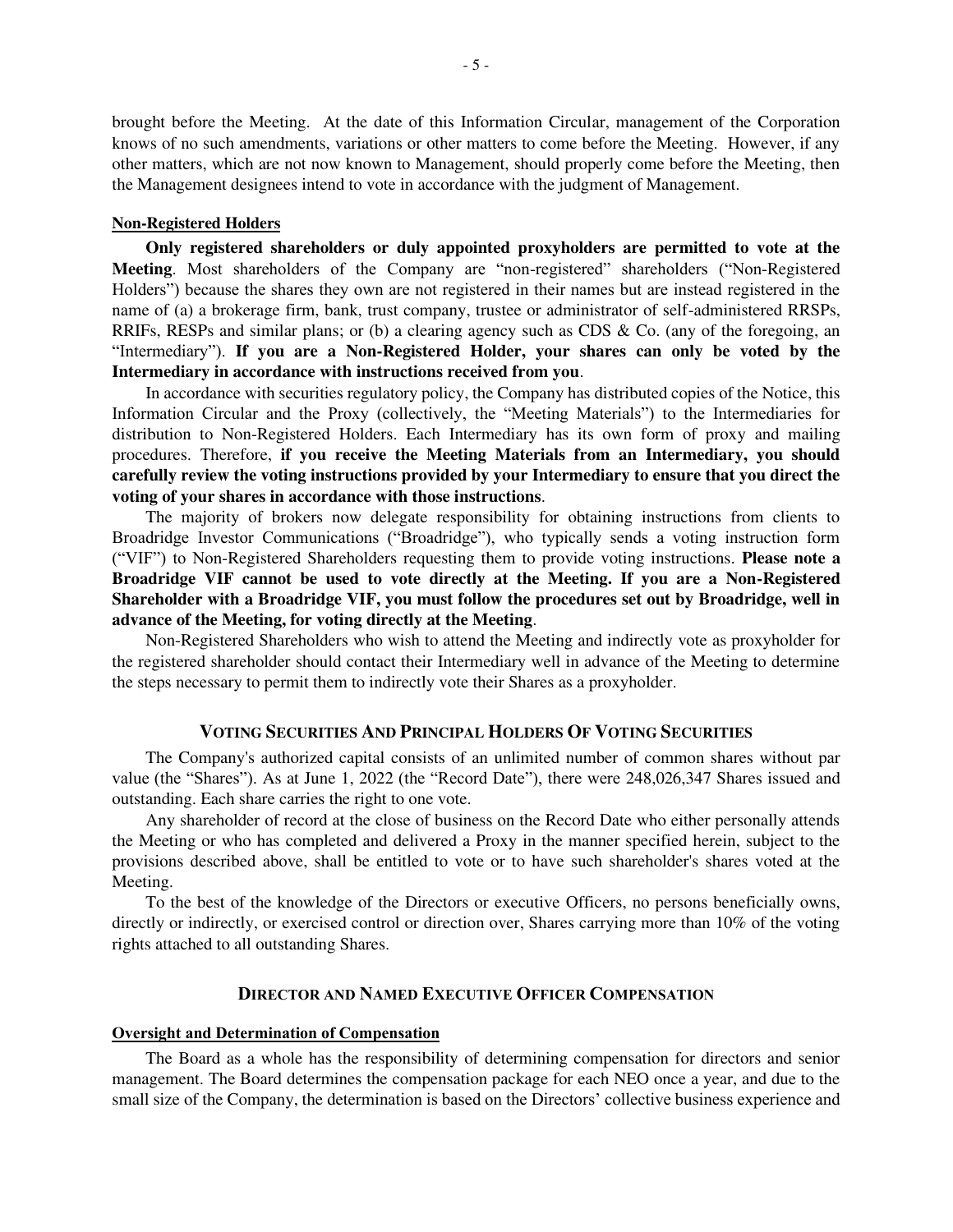judgment rather than through a formal process with objective measures. Although no identifiable "peer group" is used as a compensation benchmark, the Board generally attempts to set each NEO's compensation to be commensurate with industry compensation of a similarly ranked executive.

In general, the Company's NEOs (defined below) may receive compensation that is a combination of (i) salary, wages or contractor payments; (ii) stock option grants; and (iii) bonuses, if any. No element of compensation is tied to a specific goal or performance criteria.

# **Director & NEO Compensation, Excluding Securities**

The following table sets forth the particulars of compensation, excluding stock options and other compensation securities, paid to NEOs for the Company's two most recently completed financial years. NEOs are comprised of:

- a) each individual who, in respect of the company, during any part of the most recently completed financial year, served as chief executive officer ("CEO"), including an individual performing functions similar to a CEO;
- b) each individual who, in respect of the company, during any part of the most recently completed financial year, served as chief financial officer ("CFO"), including an individual performing functions similar to a CFO;
- c) in respect of the Company and its subsidiaries, the most highly compensated executive officer other than the individuals identified in paragraphs (a) and (b) at the end of the most recently completed financial year whose total compensation was more than \$150,000, as determined in accordance with subsection 1.3(5) of Form 51-102F6V, for that financial year; and
- d) each individual who would be a NEO under paragraph (c) but for the fact that the individual was not an executive officer of the company, and was not acting in a similar capacity, at the end of that financial year.

| <b>Name and Position</b>       | <b>Fiscal</b><br>year<br>ended<br><b>July 31,</b> | Salary,<br>consulting<br>fee, retainer<br>or<br>commission | <b>Bonus</b> | <b>Committee or</b><br>meeting fees | <b>Value of</b><br>perquisites | Value of all other<br>compensation $(1)$ | <b>Total</b><br>compensation |
|--------------------------------|---------------------------------------------------|------------------------------------------------------------|--------------|-------------------------------------|--------------------------------|------------------------------------------|------------------------------|
| Larry Reaugh                   | 2021                                              | \$176,000                                                  | Nil          | Nil                                 | Nil                            | Nil                                      | \$176,000                    |
| President, CEO and<br>Director | 2020                                              | \$181,500                                                  | Nil          | Nil                                 | Nil                            | Nil                                      | \$181,500                    |
| Shaheem Ali                    | 2021                                              | \$91,200                                                   | Nil          | Nil                                 | Nil                            | Nil                                      | \$91,200                     |
| <b>CFO</b>                     | 2020                                              | \$93,000                                                   | Nil          | Nil                                 | Nil                            | Nil                                      | \$93,000                     |
| Andris Kikauka                 | 2021                                              | Nil                                                        | Nil          | Nil                                 | Nil                            | Nil                                      | Nil                          |
| Director                       | 2020                                              | Nil                                                        | Nil          | Nil                                 | Nil                            | Nil                                      | Nil                          |
| Edward Skoda                   | 2021                                              | Nil                                                        | Nil          | Nil                                 | Nil                            | Nil                                      | Nil                          |
| Director                       | 2020                                              | Nil                                                        | Nil          | Nil                                 | Nil                            | Nil                                      | Nil                          |
| Norman Tribe $(2)$             | 2021                                              | Nil                                                        | Nil          | Nil                                 | Nil                            | Nil                                      | Nil                          |
| Director                       | 2020                                              | Nil                                                        | Nil          | Nil                                 | Nil                            | Nil                                      | Nil                          |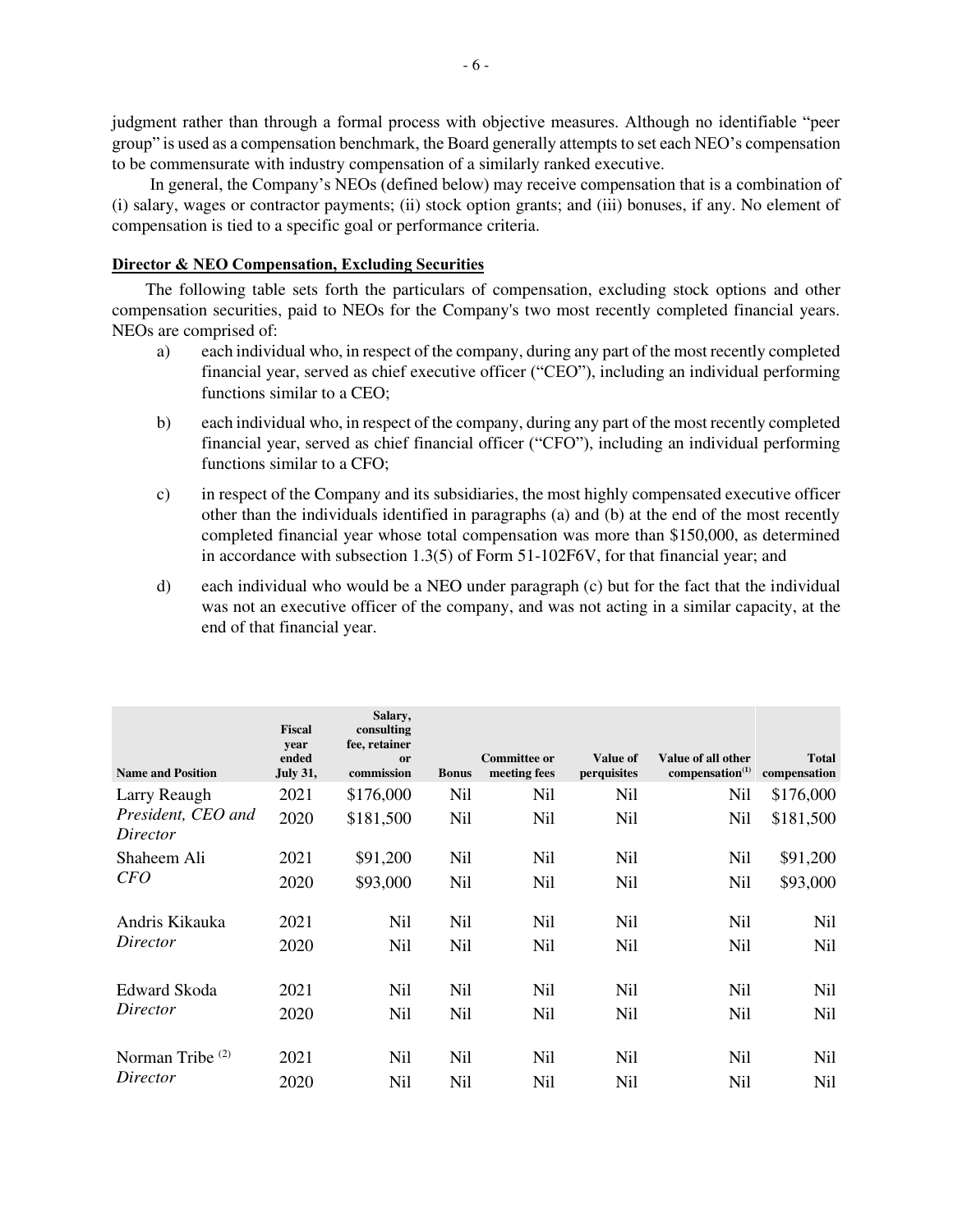| <b>Name and Position</b>        | <b>Fiscal</b><br>year<br>ended<br><b>July 31,</b> | Salary,<br>consulting<br>fee, retainer<br><sub>or</sub><br>commission | <b>Bonus</b> | Committee or<br>meeting fees | Value of<br>perquisites | Value of all other<br>compensation <sup>(1)</sup> | <b>Total</b><br>compensation |
|---------------------------------|---------------------------------------------------|-----------------------------------------------------------------------|--------------|------------------------------|-------------------------|---------------------------------------------------|------------------------------|
| Kurt Lageschulte <sup>(3)</sup> | 2021                                              | Nil                                                                   | Nil          | <b>Nil</b>                   | Nil                     | <b>Nil</b>                                        | Nil                          |
| <b>Former Director</b>          | 2020                                              | Nil                                                                   | Nil          | Nil                          | N <sub>il</sub>         | Nil                                               | Nil                          |
| Zarko Meseldzija                | 2021                                              | \$100,000                                                             | Nil          | Nil                          | Nil                     | <b>Nil</b>                                        | \$100,000                    |
| CTO and Director                | 2020                                              | \$84,470                                                              | Nil          | Nil                          | Nil                     | Nil                                               | \$84,470                     |
| Paul Hildebrand                 | 2021                                              | Nil                                                                   | Nil          | Nil                          | N <sub>i</sub>          | Nil                                               | Nil                          |
| Director                        | 2020                                              | Nil                                                                   | Nil          | Nil                          | Nil                     | Nil                                               | Nil                          |

Notes:

(1) The amounts in this column does not include the value of stock options granted to the individual, as such information is provided below.

(2) Mr. Tribe is not standing for re-election as a director at this Meeting.

(3) Mr. Lageschulte resigned as a director on Sep. 27, 2021.

# **Stock Options and Other Compensation Securities**

The following table provides details of the stock option grants made by the Company to its Directors and NEOs during the most recently completed financial year:

| <b>Compensation Securities</b>                 |                            |                                            |                                                               |                                            |                                                                      |                               |                                                 |
|------------------------------------------------|----------------------------|--------------------------------------------|---------------------------------------------------------------|--------------------------------------------|----------------------------------------------------------------------|-------------------------------|-------------------------------------------------|
|                                                | Date of<br>Issue/Grant,    |                                            | Number of<br>Compensation<br><b>Securities &amp;</b>          | Issue,<br><b>Conversion</b>                | <b>Closing Price</b><br>of Security or<br><b>Underlying Security</b> |                               | Number of<br>Compensation                       |
| <b>Name and Position</b>                       | and Expiry<br>Date         | Type of<br>Compensation<br><b>Security</b> | Underlying<br>Securities,<br>and $\%$ of Class <sup>(1)</sup> | or Exercise<br><b>Price</b><br>(per share) | on Date of<br>Grant                                                  | at Year<br>End <sup>(2)</sup> | <b>Securities</b><br><b>Held at Year</b><br>End |
| Larry Reaugh<br>President, CEO and<br>Director | 17-Feb-2021<br>17-Feb-2026 | stock option                               | 900,000<br>$0.41\%$                                           | \$2.63                                     | \$2.53                                                               | \$1.15                        | 900,000                                         |
| Edward Skoda<br>Director                       | 17-Feb-2021<br>17-Feb-2026 | stock option                               | 350,000<br>0.16%                                              | \$2.63                                     | \$2.53                                                               | \$1.15                        | 350,000                                         |
| Norman Tribe<br>Director                       | 17-Feb-2021<br>17-Feb-2026 | stock option                               | 350,000<br>0.16%                                              | \$2.63                                     | \$2.53                                                               | \$1.15                        | 350,000                                         |
| Andris Kikauka<br>Director                     | 17-Feb-2021<br>17-Feb-2026 | stock option                               | 350,000<br>0.16%                                              | \$2.63                                     | \$2.53                                                               | \$1.15                        | 350,000                                         |
| Kurt Lageschulte<br>Director                   | 17-Feb-2021<br>17-Feb-2026 | stock option                               | 350,000<br>0.16%                                              | \$2.63                                     | \$2.53                                                               | \$1.15                        | 350,000                                         |
| Zarko Meseldzija<br>Director                   | 17-Feb-2021<br>17-Feb-2026 | stock option                               | 600,000<br>$0.28\%$                                           | \$2.63                                     | \$2.53                                                               | \$1.15                        | 600,000                                         |
| Shaheem Ali<br><b>CFO</b>                      | 17-Feb-2021<br>17-Feb-2026 | stock option                               | 400,000<br>0.18%                                              | \$2.63                                     | \$2.53                                                               | \$1.15                        | 400,000                                         |

 (1) Each stock option allows the holder to purchase one common share (the underlying security) at the exercise price shown in the table, and accordingly, the number of compensation securities is the same as the number of underlying securities. Percentage of class is derived by dividing the number of underlying securities by 217,918,443 Shares (the number of Shares issued and outstanding as at the end of most recently completed fiscal year).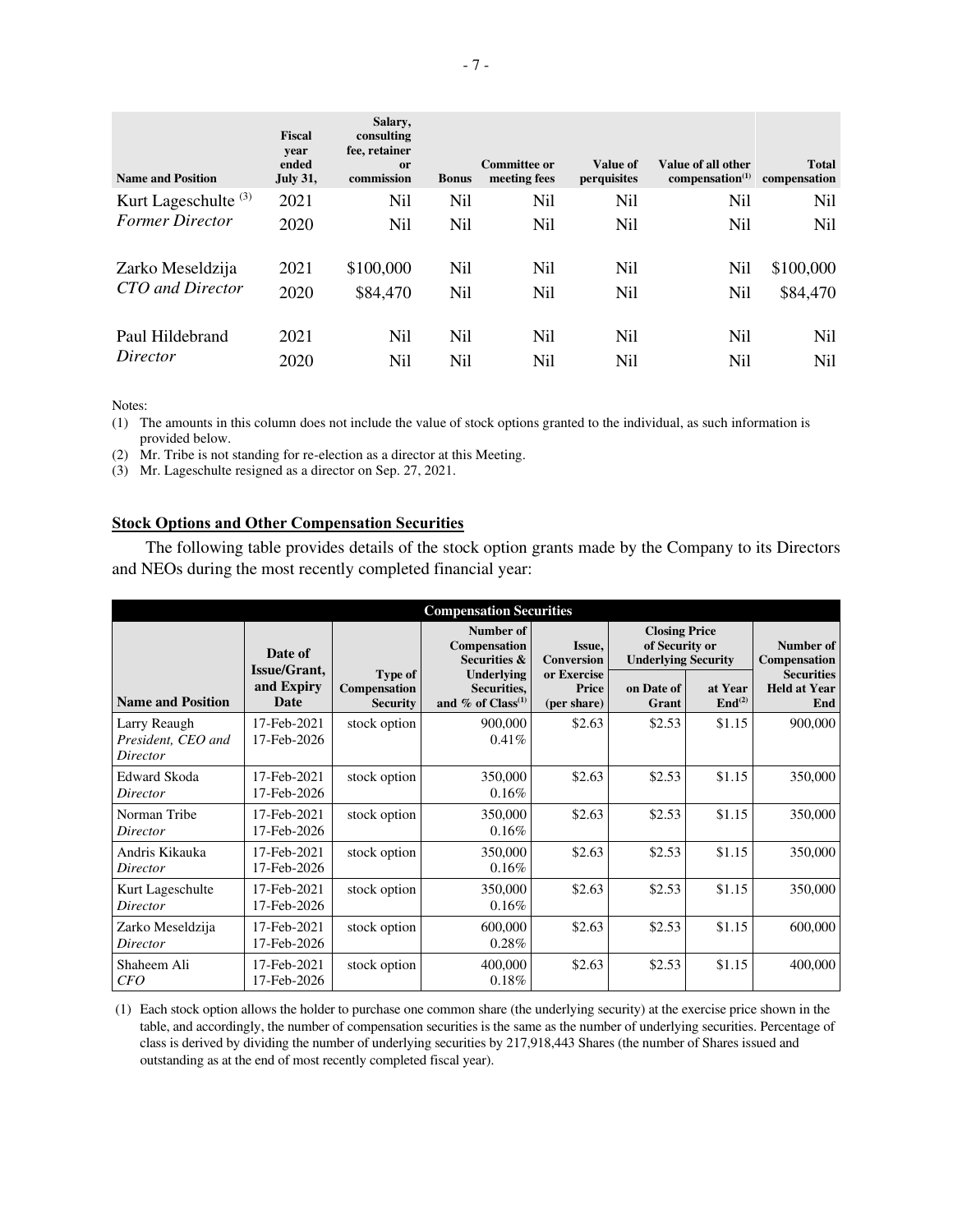|                                            |                                                      | <b>Exercise of Compensation Securities by Directors and NEOs</b>        |                                              |                                                                                     |                                                                                  |                                                 |
|--------------------------------------------|------------------------------------------------------|-------------------------------------------------------------------------|----------------------------------------------|-------------------------------------------------------------------------------------|----------------------------------------------------------------------------------|-------------------------------------------------|
| <b>Name and Position</b>                   | Date of<br><b>Exercise</b>                           | Number of<br><b>Underlying</b><br><b>Securities</b><br><b>Exercised</b> | <b>Exercise</b><br>Price per<br>share<br>(A) | <b>Closing</b><br>Price per<br>share on<br>Date of<br><b>Exercise</b><br><b>(B)</b> | <b>Difference</b><br>between<br>$(A)$ and $(B)$ on<br>Date of<br><b>Exercise</b> | <b>Total Value on</b><br><b>Exercise Date</b>   |
| Shaheem Ali<br>CFO                         | 2020-12-15<br>2021-01-25<br>2021-02-10<br>2021-02-10 | 150,000<br>50,000<br>50,000<br>230,000                                  | \$0.05<br>\$0.15<br>\$0.21<br>\$0.21         | \$0.60<br>\$1.18<br>\$1.60<br>\$1.60                                                | \$0.55<br>\$1.03<br>\$1.39<br>\$1.39                                             | \$82,500<br>\$51,500<br>\$69,500<br>\$319,700   |
| Larry Reaugh<br>Director and CEO           | 2020-12-15<br>2021-01-22                             | 200,000<br>800,000                                                      | \$0.05<br>\$0.05                             | \$0.60<br>\$1.00                                                                    | \$0.55<br>\$0.95                                                                 | \$110,000<br>\$760,000                          |
| Zarko Meseldzija<br>Director and CTO       | 2021-01-22<br>2021-02-08<br>2021-02-16<br>2021-02-17 | 260,000<br>100,000<br>96,000<br>76,900                                  | \$0.21<br>\$0.21<br>\$0.21<br>\$0.21         | \$1.00<br>\$1.50<br>\$2.63<br>\$0.70                                                | \$0.79<br>\$1.29<br>\$1.39<br>\$0.49                                             | \$205,400<br>\$129,000<br>\$232,320<br>\$37,381 |
| Kurt Lageschulte<br><b>Former Director</b> | 2021-01-22<br>2021-01-22<br>2021-01-22               | 800,000<br>400,000<br>210,000                                           | \$0.15<br>\$0.24<br>\$0.21                   | \$1.00<br>\$1.00<br>\$1.00                                                          | \$0.85<br>\$0.76<br>\$0.79                                                       | \$680,000<br>\$304,000<br>\$165,900             |
| Paul Hildebrand <sup>(1)</sup><br>Director | 2021-02-01                                           | 200,000                                                                 | \$0.05                                       | \$1.02                                                                              | \$0.97                                                                           | \$194,000                                       |
| Norman Tribe<br>Director                   | 2020-11-02                                           | 600,000                                                                 | \$0.05                                       | \$0.20                                                                              | \$0.15                                                                           | \$90,000                                        |

During the most recently completed financial year, the following stock options were exercised by the Company's Directors and NEOs:

(1) Mr. Hildebrand was not a director at the time he exercised his stock options.

#### **Stock Option Plan**

The Company adopted a "fixed" 20% stock option plan (the "Plan") in order for the Company to attract and retain experienced and qualified directors, officers and employees. A copy of the Plan can be requested from the Company. The key terms of the Plan are provided below for reference only.

*Eligibility*. Only Directors, Officers, employees and consultants of the Company (collectively "Eligible Persons") are eligible to receive options under the Plan.

*Number of Shares*. The maximum number of Shares which may be reserved for options under the Plan at any time must not exceed 20% of the total number of Shares then outstanding on a non-diluted basis. In addition, the number of shares reserved for issuance to:

- a) any one individual shall not exceed 5% of the number of Shares then outstanding in any twelve-month period;
- b) any one consultant shall not exceed 2% of the number of Shares then outstanding in any twelve-month period; and
- c) all individuals conducting investor relations' activities shall not, in aggregate, exceed 2% of the number of Shares then outstanding in any twelve-month period.

*Term*. The maximum term of options granted under the Plan is 10 years.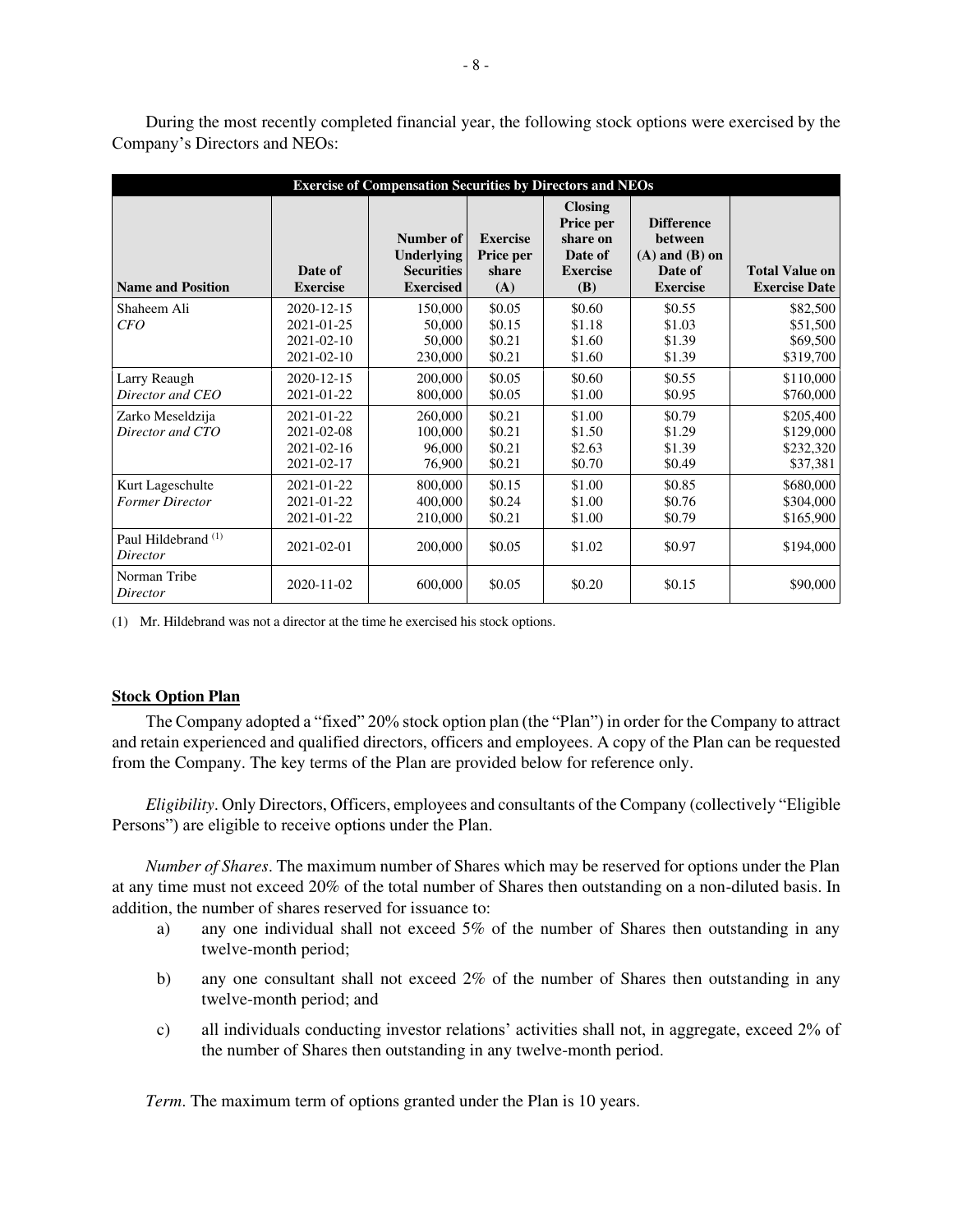*Vesting*. Options granted to consultants performing investor relations activities shall vest over a minimum of twelve months with no more than a quarter of such options vesting in any three-month period.

*Exercise Price*. The exercise price of an option under the Plan is to be determined by the Board, provided that such price cannot be less than the Market Price (as that term is defined under TSXV policies) of the Shares at the date of the grant of such option.

*Termination of Options*. No option may be exercisable if the optionee ceases to be an Eligible Person, except:

- a) where the optionee's employment, engagement or directorship with the Company is terminated for any reason other than for cause, the optionee then has 90 days to exercise any outstanding options, unless the optionee was engaged to provide investor relations activities to the Company, in which case the optionee has 30 days instead;
- b) in the event of an optionee's disability or death, the optionee's estate then may exercise any outstanding option within one year of the date upon which the optionee died or became disabled;
- c) where the optionee became an Eligible Person while the Company was a capital pool company, the optionee then has one year from the completion of the Qualifying Transaction (as this term is defined under TSXV policies), or 90 days after the optionee ceases to be an Eligible Person of the Resulting Issuer (as this term is defined under TSXV policies), to exercise any outstanding options.

# **SECURITIES AUTHORIZED FOR ISSUANCE UNDER EQUITY COMPENSATION PLANS**

The following table sets out equity compensation plan information as at the end of the Company's most recently completed financial year.

| <b>Plan Category</b>                                            | Number of securities to be<br>issued upon exercise of<br>outstanding options,<br>warrants and rights<br>(a) | Weighted-average<br>exercise price of<br>outstanding options,<br>warrants and rights<br>(b) | <b>Number of securities remaining</b><br>available for future issuance<br>under equity compensation plan<br>(excluding securities<br>reflected in column (a))<br>(c) |
|-----------------------------------------------------------------|-------------------------------------------------------------------------------------------------------------|---------------------------------------------------------------------------------------------|----------------------------------------------------------------------------------------------------------------------------------------------------------------------|
| Equity compensation plan<br>approved by<br>securityholders      | 20,080,000<br>common shares <sup>(1)</sup>                                                                  | \$0.18                                                                                      | 24,492,321<br>common shares <sup>(2)</sup>                                                                                                                           |
| Equity compensation<br>plans not approved by<br>securityholders | n/a                                                                                                         | n/a                                                                                         | n/a                                                                                                                                                                  |
| Total                                                           | 20,080,000<br>common shares                                                                                 |                                                                                             | 24,492,321<br>common shares                                                                                                                                          |

(1) These shares are to be issued upon exercise of outstanding incentive stock options.

(2) Under the Company's Plan, a maximum of 43,512,321 common shares can be reserved for issuance pursuant to the exercise of stock options granted.

The Plan is the Company's only equity compensation plan. For material features of the Plan, please see "Stock Option Plan" above.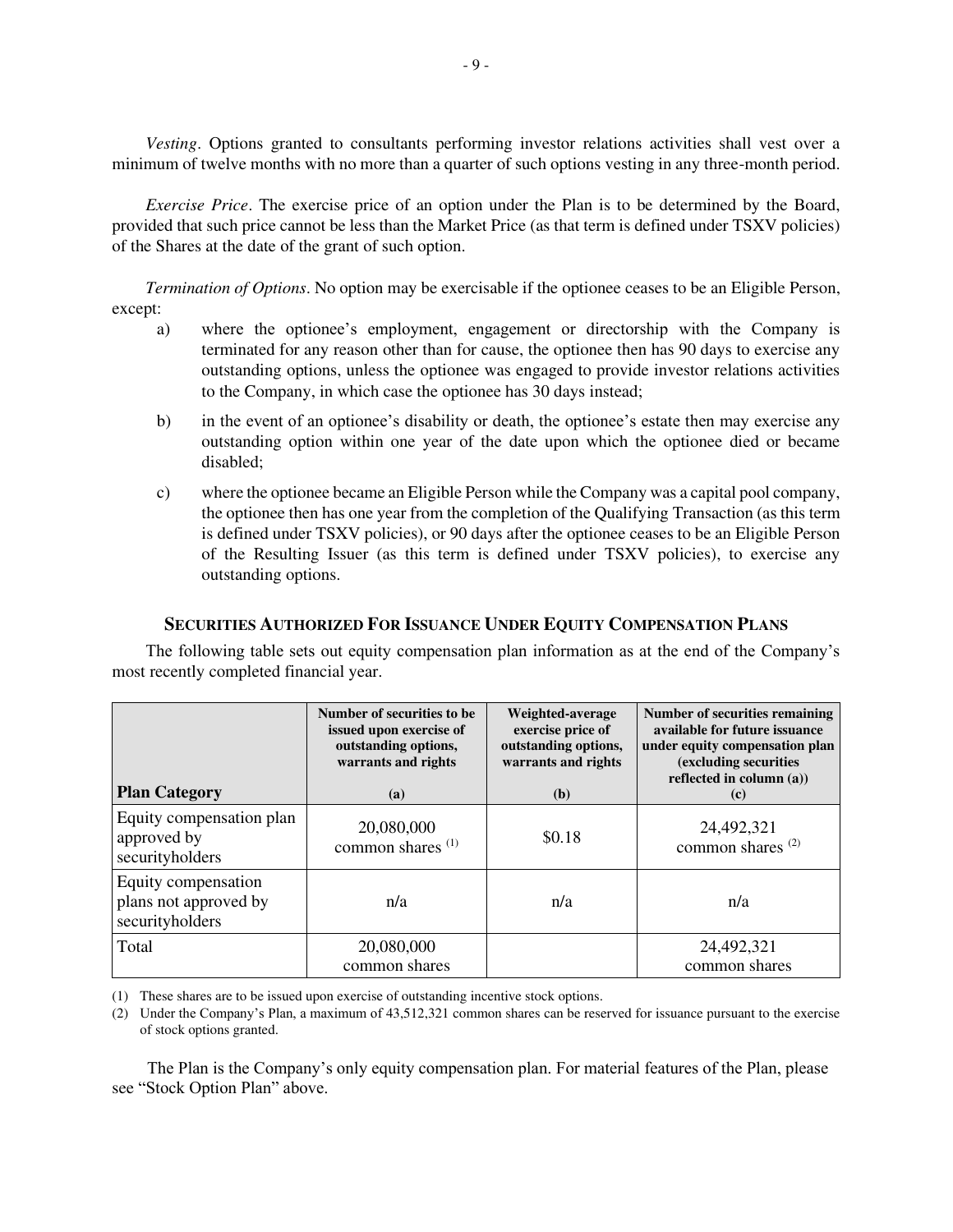# **CORPORATE GOVERNANCE**

### **Board of Directors**

The Board will consist of five Directors, all of whom are independent except for Larry W. Reaugh (who is the Company's President and CEO) and Zarko Meseldzija (who is the Company's CTO). None of the other Directors or proposed Directors is: (i) an Officer or employee of the Company; (ii) a party to a material contract with the Company or has a material interest in a transaction involving the Company; or (iii) the recipient of remuneration from the Company other than incentive stock options disclosed herein.

### **Directorships**

As at the date hereof, the following Directors are also directors of other reporting issuers as set out below:

| <b>Director</b> | <b>Name of Reporting Issuer</b>            |
|-----------------|--------------------------------------------|
| Larry W. Reaugh | Goldrea Resources Corp., Getty Copper Inc. |
| Andris Kikauka  | <b>MGX</b> Minerals                        |

### **Orientation and Continuing Education**

The Board provides ad hoc orientation for new directors. All Directors receive a Director's manual containing a record of historical public information about the Company, copies of the Company's charters and other relevant information. The Board also arranges meetings with management to provide a review of the nature and operations of the Company.

The Board provides continuing education for directors on an ad hoc basis in respect of issues that are necessary for them to understand to meet their obligations as directors. All of the Directors are actively involved in their respective areas of expertise, and they are encouraged to keep themselves current with industry trends and changes in legislation by liaising with management and the Company's counsel, attending industry-related events and other educational seminars. The cost of continuing education activities will be borne by the Company.

### **Ethical Business Conduct**

The Board has adopted and maintains a code of ethics which is applicable to the Company's Directors, Officers and employees. The purpose of the code is to provide guidance and to prohibit unethical behavior with respect to issues such as conflicts of interest, confidentiality, whistleblowing, protection of corporate assets and opportunities, and compliance with laws and regulations. Furthermore, Directors are frequently reminded to consider whether they are in a conflict of interest by virtue of serving as directors or officers in other companies or holding an interest in a transaction or agreement. A Director in such circumstances is advised to disclose his or her interest in a transaction or agreement, and if the Board considers the interest to be material, such Director must abstain from discussing and voting on the matter.

#### **Nomination of Directors**

Given the small size of the Company and its stage of development, the Board has not appointed a nomination committee or put in place formal procedure for the identification of potential Board candidates. Since the size of the Board is limited, the functions of such a committee can be served by the Board as a whole.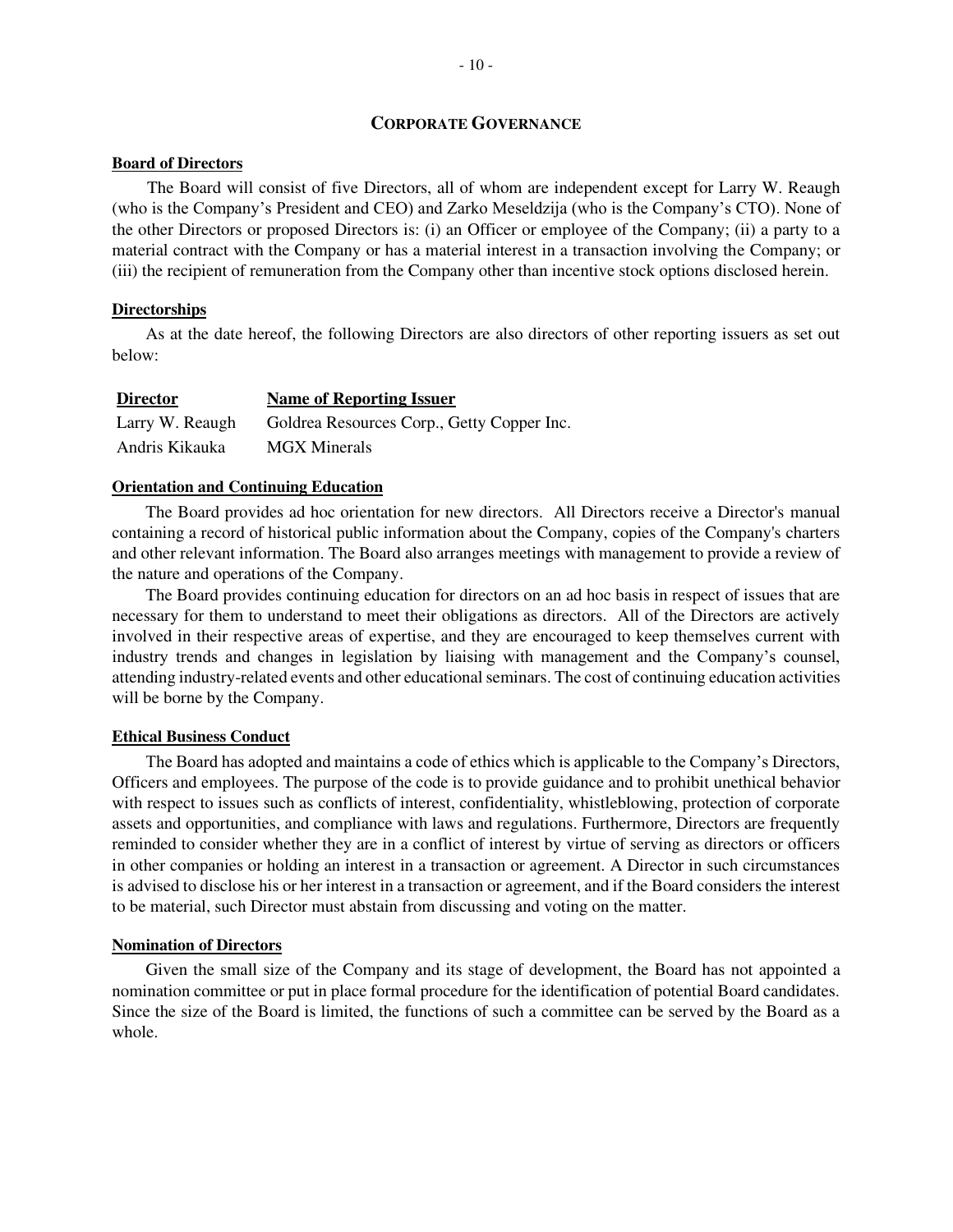# **Compensation**

The Board as a whole determines the compensation of the Directors and the CEO. In setting compensation, the Board is guided by the nature of the Company's business, the Company's size and stage of development, current industry practices and the resources available to provide compensation. The Board will from time to time seek out the compensation policies of other comparable companies to ensure that the Company is able to attract and retain its directors and officers. Currently, it is the Board's policy to compensate its Directors and CEO with equity options in order to align the interest of Directors with those of the Company's shareholders.

### **Other Board Committees**

The Company has no committee other than its Audit Committee at this point.

#### **Assessments**

Members of the Board are expected to continually evaluate the effectiveness of the Board, its committees and fellow Directors by considering the accomplishment, or lack thereof, of the Company's goals. Furthermore, the Board is of the view that the Company's shareholders are the most important assessors of Board performance and that they provide the most effective, objective assessment of the Board's performance.

# **AUDIT COMMITTEE**

#### **The Audit Committee's Charter**

The Charter of the Audit Committee is attached as Appendix "A" to this Information Circular.

### **Composition of the Audit Committee**

All three proposed members of the Audit Committee — Andris Kikauka, Edward Skoda and Paul Hildebrand — are independent members.

#### **Relevant Education and Experience**

*Andris Kikauka* is a graduate of Brock University, St. Catharines, Ontario with an Honours Bachelor of Science Degree in Geological Sciences, 1980. He is a member of the Geological Association of Canada. He is registered in the Province of British Columbia as a Professional Geoscientist. Mr. Kikauka has practiced his profession for twenty years in precious and base metal exploration in the Cordillera of Western Canada working for Anaconda Canada Exploration (1980-1984), Skyline Explorations, Inel Resources, Gulf International Minerals (1985-1989), in South America working for Carson Gold (1990), in Mexico and Guatemala working mineral exploration projects for Francisco Gold and Almaden Minerals (1996- 2006) and for three years in uranium exploration in the Canadian Shield working for Rayrock Mines and Uran-Canada (1977-1979).

*Edward Skoda* obtained a Diploma in Mining Engineering Technology from the Haileybury School of Mines in Ontario in 1971 and a Diploma in Business Management from the British Columbia Institute of Technology in 1979. He has over 30 years of experience in the mining industry in which time he has worked on many national and international projects. During the past 15 years, he has worked as a consultant and in a supervisory capacity as a shift boss, superintendent, or project manager for various mining and exploration companies. Based out of Guadalajara, Jalisco, Mr. Skoda oversees all Mexico operations for SJ Geophysics Ltd.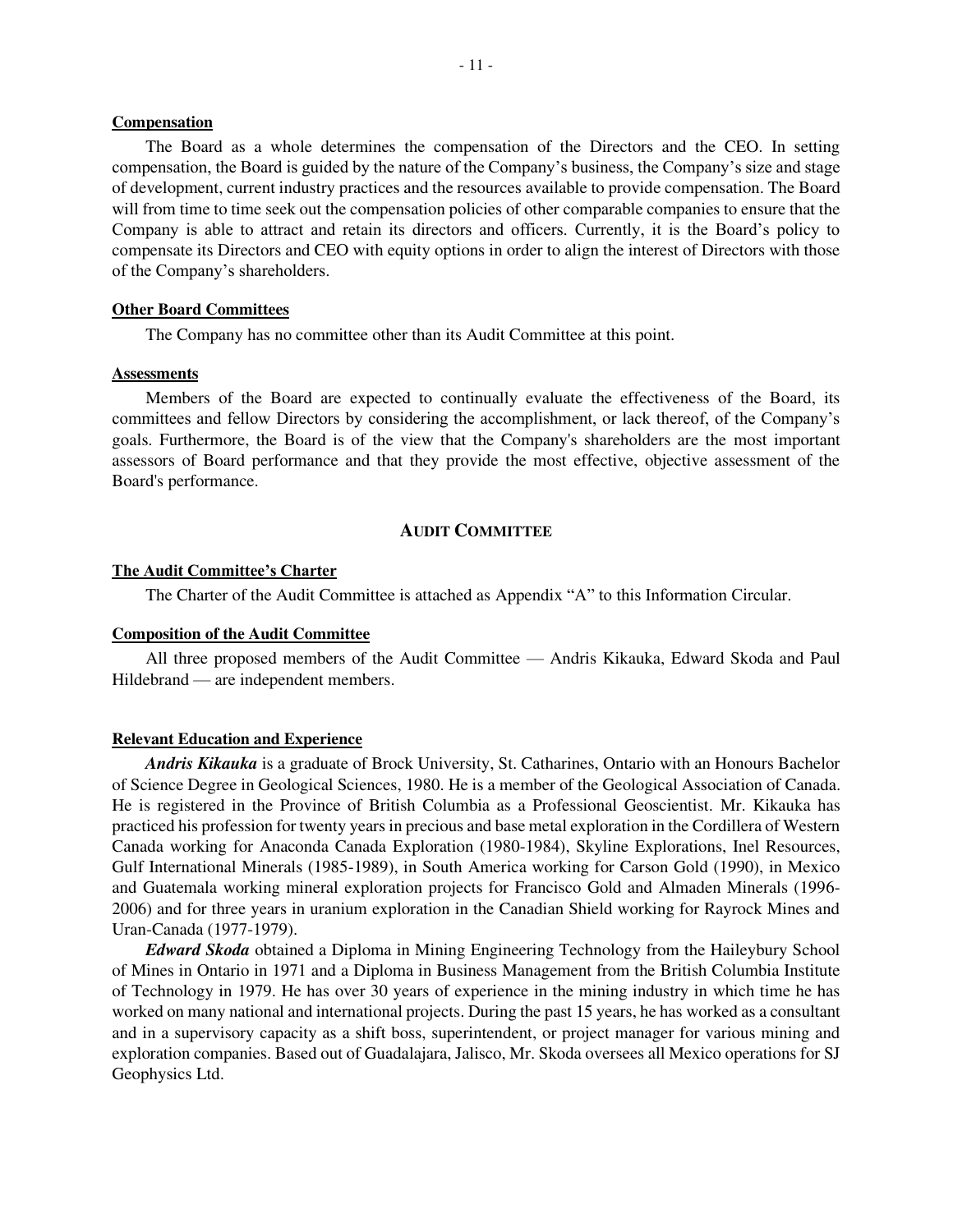*Paul Hildebrand* has been a practicing lawyer in British Columbia for over 40 years. He has a doctorate in economics in addition to his law degree and Master of Science degree in mathematics, all from the University of British Columbia. He was previously a director of AMY from 2007 to 2013.

### **Audit Committee Oversight**

At no time since the commencement of the Company's most recently completed financial year was a recommendation of the Audit Committee to nominate or compensate an external auditor not adopted by the Board of Directors.

#### **Reliance on Certain Exemptions**

At no time since the commencement of the Company's most recently completed financial year has the Company relied on the exemption in Section 2.4 of National Instrument 52-110 (the "Instrument"), or an exemption from the Instrument, in whole or in part, granted under Part 8 thereof.

### **Pre-Approval Policies and Procedures**

The Audit Committee has not adopted any specific policies or procedures for the engagement of nonaudit services. Generally, management is responsible for ensuring that any required non-audit services are performed in a timely manner, subject to review by the Board or the Audit Committee.

#### **Exemption**

The Company is relying on the exemption provided by Section 6.1 of the Instrument.

# **INDEBTEDNESS OF DIRECTORS AND EXECUTIVE OFFICERS**

None of the Directors, executive Officers or proposed nominees for election as Directors, executive Officers or their respective associates or affiliates, or other management of the Company is or has been indebted to the Company as at the date hereof.

# **INTEREST OF CERTAIN PERSONS OR COMPANIES IN MATTERS TO BE ACTED UPON**

Except as disclosed herein, no person: (a) who has been a Director or executive Officer at any time since the commencement of the Company's last financial year; (b) who is a proposed nominee for election as a Director; or (c) who is an associate or affiliate of a person included in subparagraphs (a) or (b), has any material interest, direct or indirect, by way of beneficial ownership of securities or otherwise, in matters to be acted upon at the Meeting other than the election of Directors and the appointment of auditors and as set out herein.

# **INTEREST OF INFORMED PERSONS IN MATERIAL TRANSACTIONS**

To the knowledge of management of the Company, no informed person (a Director, Officer or holder of 10% or more of the Shares) or nominee for election as a Director or any associate or affiliate of any informed person or proposed Director has had any interest in any transaction which has materially affected or would materially affect the Company or any of its subsidiaries during the most recently completed financial year, or has any interest in any material transaction in the current year, other than as set out herein.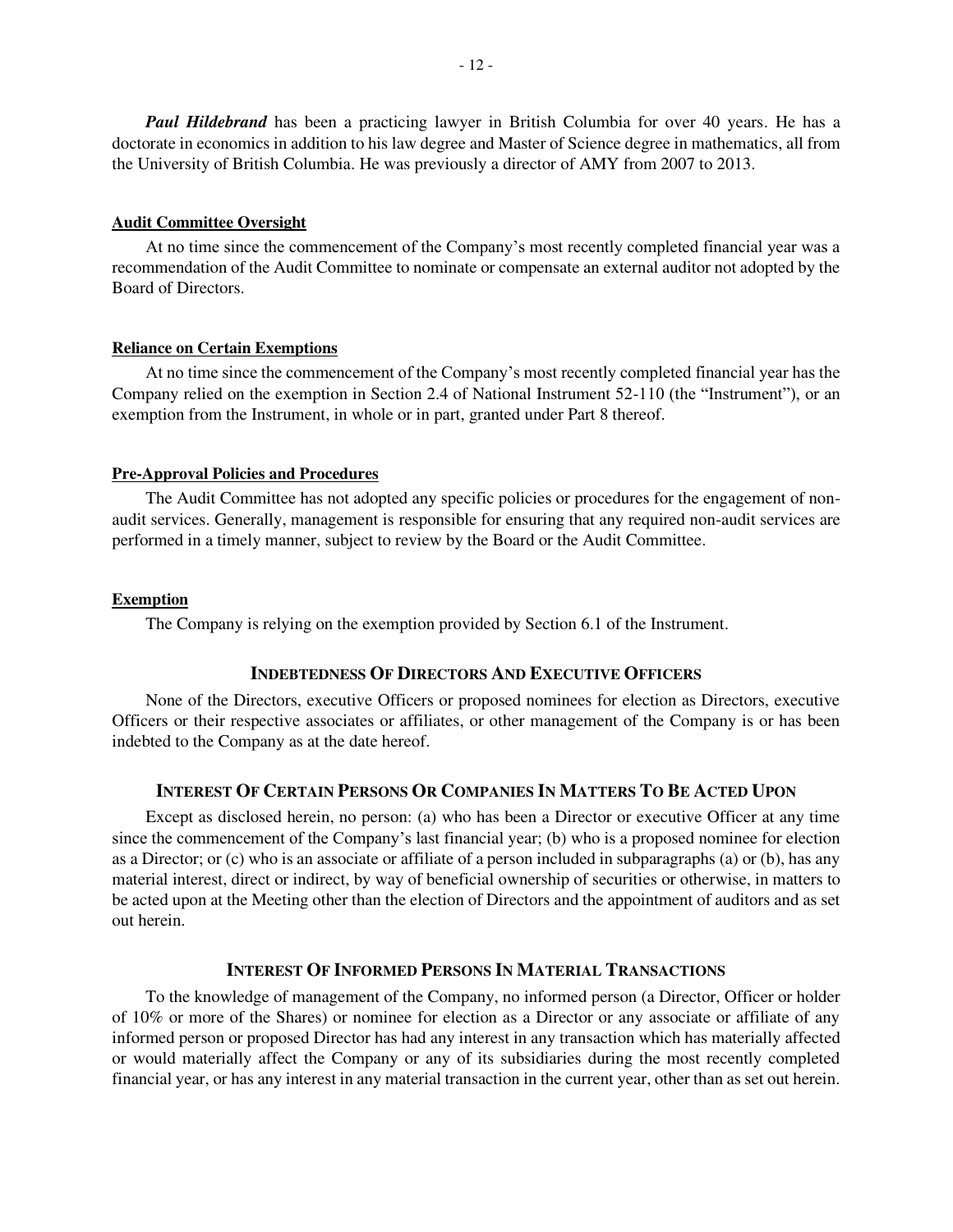### **MANAGEMENT CONTRACTS**

Management functions of the Company are not to any substantial degree performed by a person or company other than the Directors or executive Officers.

### **OTHER BUSINESS**

As of the date of this Information Circular, management is not aware of any other matters to come before the Meeting. The securities represented by the Proxy will be voted as directed by the holder, but if such direction is not made in respect of any matter, the Proxy will be voted as recommended by Management.

# **ADDITIONAL INFORMATION**

Additional information relating to the Company is available on SEDAR at www.sedar.com. Financial information relating to the Company is provided in the Company's comparative financial statements and management's discussion and analysis ("MD&A") for its most recently completed financial year ended July 31, 2021. Shareholders may contact the Company to request copies of the financial statements and the MD&A, once available.

DATED at Surrey, British Columbia, this June 7, 2022

BY ORDER OF THE BOARD OF DIRECTORS

*"Larry W. Reaugh"*

Larry W. Reaugh Director, President and CEO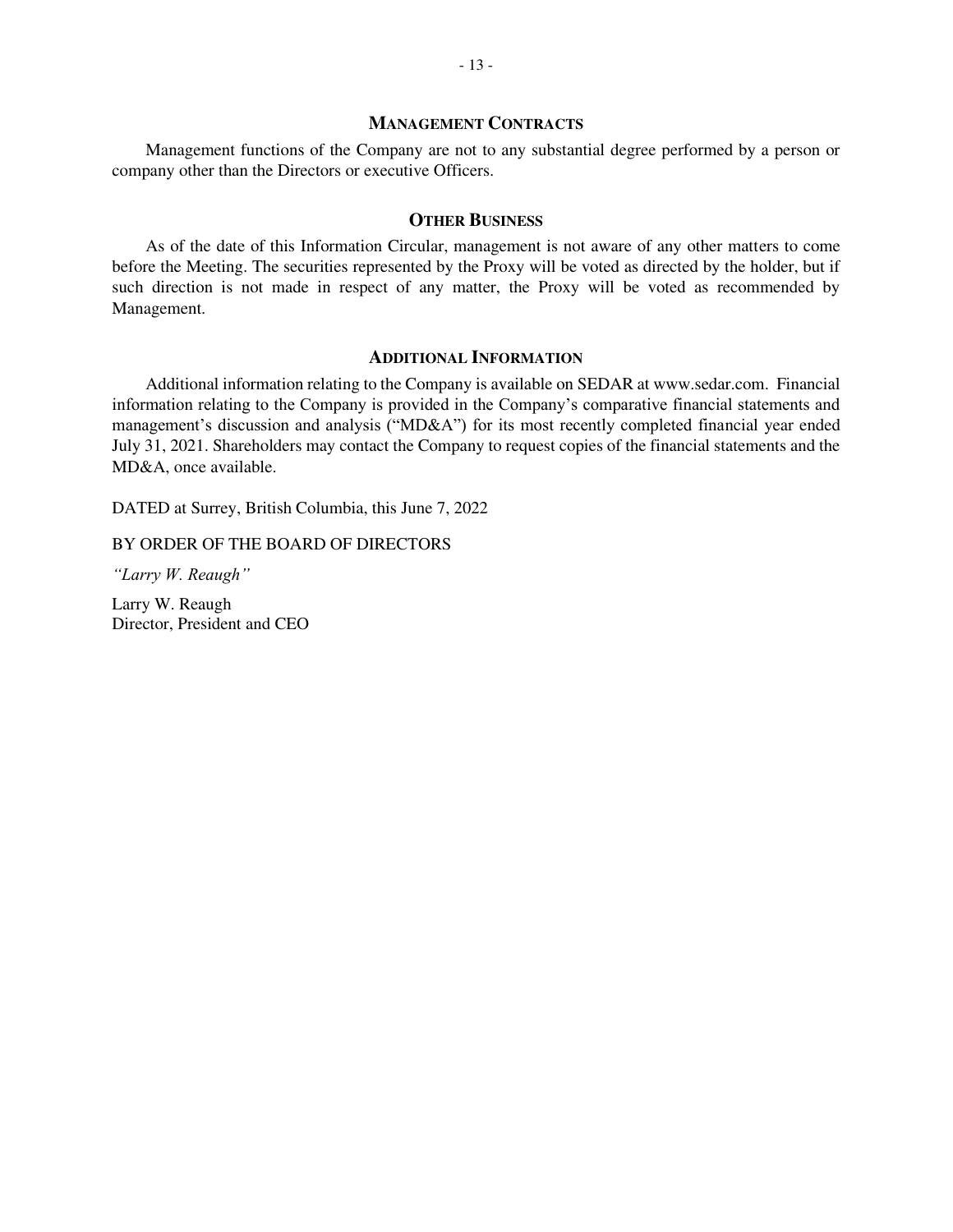# Appendix "A"

# **American Manganese Inc. AUDIT COMMITTEE CHARTER**

# 1. MANDATE

The primary mandate of the audit committee (the "Committee") of the board of directors (the "Board") of the Company is to assist the Board in overseeing the Company's financial reporting and disclosure. This oversight includes:

- a) reviewing the financial statements and financial disclosure that is provided to shareholders and disseminated to the public;
- b) reviewing the systems of internal controls to ensure integrity in the financial reporting of the Company; and
- c) monitoring the independence and performance of the Company's external auditors and reporting directly to the Board on the work of the external auditors.

# 2. COMPOSITION AND ORGANIZATION OF THE COMMITTEE

- a) The Committee shall be comprised of at least three directors.
- b) The majority of the Committee members must be independent. A member of the Committee is independent if the member has no direct or indirect material relationship with an issuer. A material relationship means a relationship, which could, in the view of the issuer's board of directors, reasonably interfere with the exercise of a member's independent judgment.
- c) Every Committee member must be financially literate. Financial literacy is the ability to read and understand a set of financial statements that present a breadth and level of complexity of accounting issues that are generally comparable to the breadth and complexity of the issues that can reasonably be expected to be raised by the issuer's financial statements.
- d) The members of the Committee shall be appointed for one-year terms by the Board at its first meeting following the annual shareholders' meeting. Members may serve for any number of consecutive terms.
- e) Unless the Board shall have appointed a chair of the Committee (the "Chair"), the members of the Committee shall elect a Chair, who may serve as such for any number of consecutive terms.
- f) The Board may at any time remove or replace any member of the Committee and may fill any vacancy of the Committee.

# 3. MEETINGS

- a) The Audit Committee will meet at least twice per year.
- b) The quorum for meetings shall be a majority of the members of the Committee, present in person or by telephone or other telecommunication device that permits all persons participating in the meeting to communicate with each other.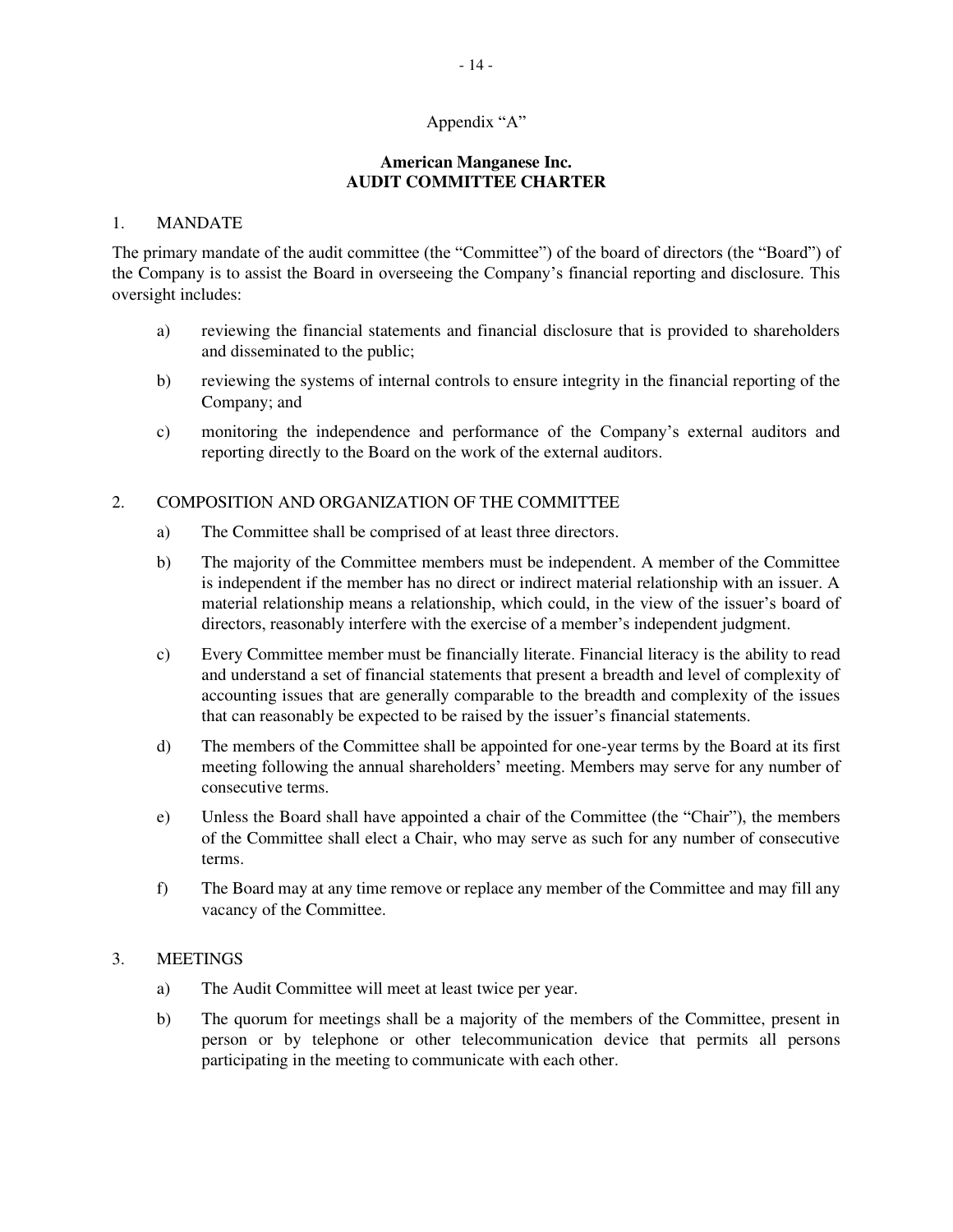c) The Audit Committee Chair will set the agenda for each meeting, after consulting with management and the external auditor. Agenda materials such as draft financial statements must be circulated to Audit Committee members for members to have a reasonable time to review the materials prior to the meeting.

# 4. RESPONSIBILITIES AND DUTIES OF THE COMMITTEE

The Audit Committee will perform the following duties:

# *External Auditor*

- a) Select, evaluate and recommend to the Board, for shareholder approval, the external auditor to examine the Company's accounts, controls and financial statements, and verify the independence of such auditors;
- b) Evaluate, prior to the annual audit by external auditors, the scope and general extent of their review, including their engagement letter, and the compensation to be paid to the external auditors and recommend such payment to the Board;
- c) Obtain written confirmation from the external auditor that it is objective and independent within the meaning of the Rules of Professional Conduct/Code of Ethics adopted by the provincial institute or order of Chartered Accountants to which it belongs;
- d) Review annually the performance of the external auditors who shall be ultimately accountable to the Board and the Committee as representatives of the shareholders of the Company;
- e) Recommend to the Board, if necessary, the replacement of the external auditor;
- f) Meet at least annually with the external auditors, independent of management, and report to the Board on such meetings;
- g) Pre-approve all audit and audit-related services and any non-audit services to be provided to the Company by the external auditor and the fees related thereto;

# *Financial Statements and Financial Information*

- a) Review and discuss with management and the external auditor the annual audited financial statements of the Company and recommend their approval by the Board;
- b) Review and discuss with management, the quarterly financial statements and recommend their approval by the Board;
- c) Review and recommend to the Board for approval the financial content of the annual report;
- d) Review the process for the certification of financial statements by the Chief Executive Officer and Chief Financial Officer;
- e) Review the Company's management discussion and analysis, annual and interim earnings or financial disclosure press releases, and audit committee reports before the Company publicly discloses this information;
- f) Review annually with external auditors, the Company's accounting principles and the reasonableness of managements judgments and estimates as applied in its financial reporting;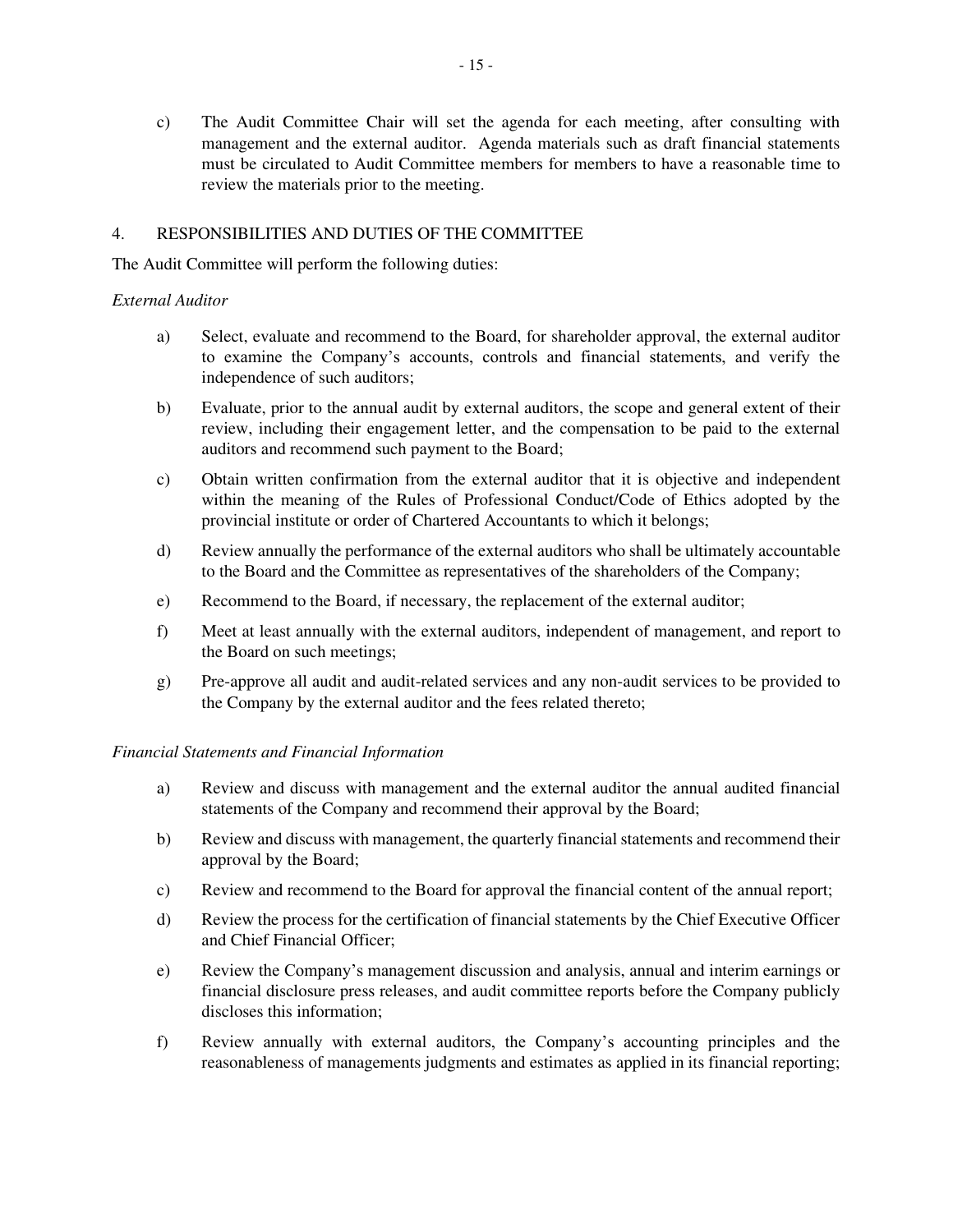g) Review and consider any significant reports and recommendations issued by the external auditor, together with management's response, and the extent to which recommendations made by the external auditors have been implemented;

# *Risk Management, Internal Controls and Information Systems*

- a) Review with the external auditors and with management, the general policies and procedures used by the Company with respect to internal accounting and financial controls;
- b) Review adequacy of security of information, information systems and recovery plans;
- c) Review management plans regarding any changes in accounting practices or policies and the financial impact thereof;
- d) Review with the external auditors and, if necessary, legal counsel, any litigation, claim or contingency, including tax assessments, that could have a material effect upon the financial position of the Company and the manner in which these matters are being disclosed in the financial statements;
- e) Consider and approve, if appropriate, changes to the Company's auditing and accounting principles and practices as suggested by the external auditors and management;
- f) Discuss with management and the external auditor correspondence with regulators, employee complaints, or published reports that raise material issues regarding the Company's financial statements or disclosure;
- g) Assisting management to identify the Company's principal business risks;
- h) Review the Company's insurance, including directors' and officers' coverage, and provide recommendations to the Board;

# *Other*

- a) Review and update this Charter annually;
- b) Review Company loans to employees/consultants;
- c) Review any related party transactions; and
- d) Conduct special reviews and/or other assignments from time to time as requested by the Board.

# 5. PROCESS FOR HANDLING COMPLAINTS REGARDING FINANCIAL MATTERS

- a) The Audit Committee shall establish a procedure for the receipt, retention and follow-up of complaints received by the Company regarding accounting, internal controls, financial reporting, or auditing matters.
- b) The Audit Committee shall ensure that any procedure for receiving complaints regarding accounting, internal controls, financial reporting, or auditing matters will allow the confidential and anonymous submission of concerns by employees.

# 6. REPORTING

The Audit Committee will report to the Board on: